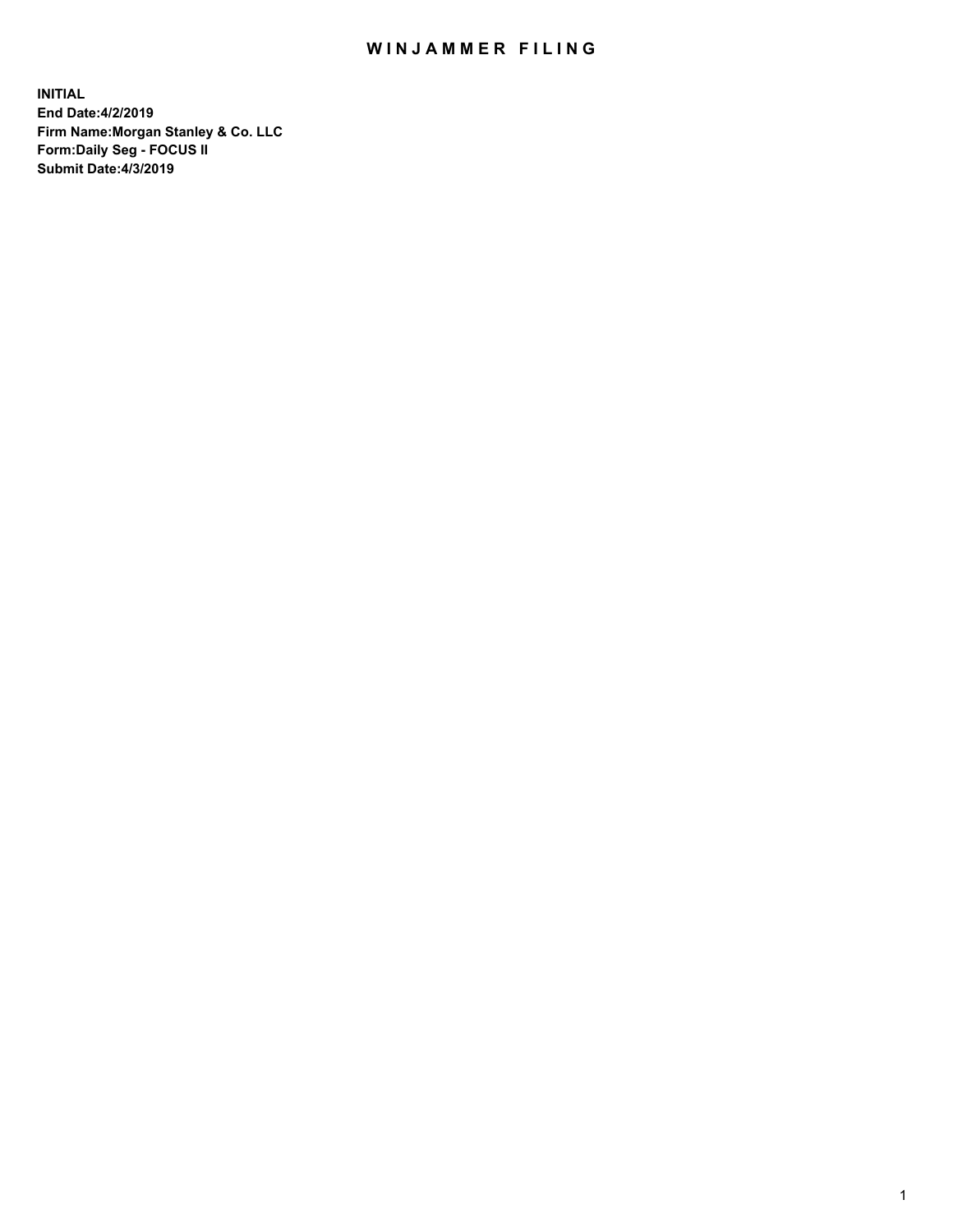**INITIAL End Date:4/2/2019 Firm Name:Morgan Stanley & Co. LLC Form:Daily Seg - FOCUS II Submit Date:4/3/2019 Daily Segregation - Cover Page**

| Name of Company                                                                                                                                                                                                                                                                                                                | Morgan Stanley & Co. LLC                                    |
|--------------------------------------------------------------------------------------------------------------------------------------------------------------------------------------------------------------------------------------------------------------------------------------------------------------------------------|-------------------------------------------------------------|
| <b>Contact Name</b>                                                                                                                                                                                                                                                                                                            | <b>Ikram Shah</b>                                           |
| <b>Contact Phone Number</b>                                                                                                                                                                                                                                                                                                    | 212-276-0963                                                |
| <b>Contact Email Address</b>                                                                                                                                                                                                                                                                                                   | Ikram.shah@morganstanley.com                                |
| FCM's Customer Segregated Funds Residual Interest Target (choose one):<br>a. Minimum dollar amount: ; or<br>b. Minimum percentage of customer segregated funds required:% ; or<br>c. Dollar amount range between: and; or<br>d. Percentage range of customer segregated funds required between:% and%.                         | 235,000,000<br><u>0</u><br>0 <sub>0</sub><br>00             |
| FCM's Customer Secured Amount Funds Residual Interest Target (choose one):<br>a. Minimum dollar amount: ; or<br>b. Minimum percentage of customer secured funds required:% ; or<br>c. Dollar amount range between: and; or<br>d. Percentage range of customer secured funds required between:% and%.                           | 140,000,000<br><u>0</u><br>0 <sub>0</sub><br>0 <sub>0</sub> |
| FCM's Cleared Swaps Customer Collateral Residual Interest Target (choose one):<br>a. Minimum dollar amount: ; or<br>b. Minimum percentage of cleared swaps customer collateral required:% ; or<br>c. Dollar amount range between: and; or<br>d. Percentage range of cleared swaps customer collateral required between:% and%. | 92,000,000<br><u>0</u><br>0 Q<br>0 <sub>0</sub>             |

Attach supporting documents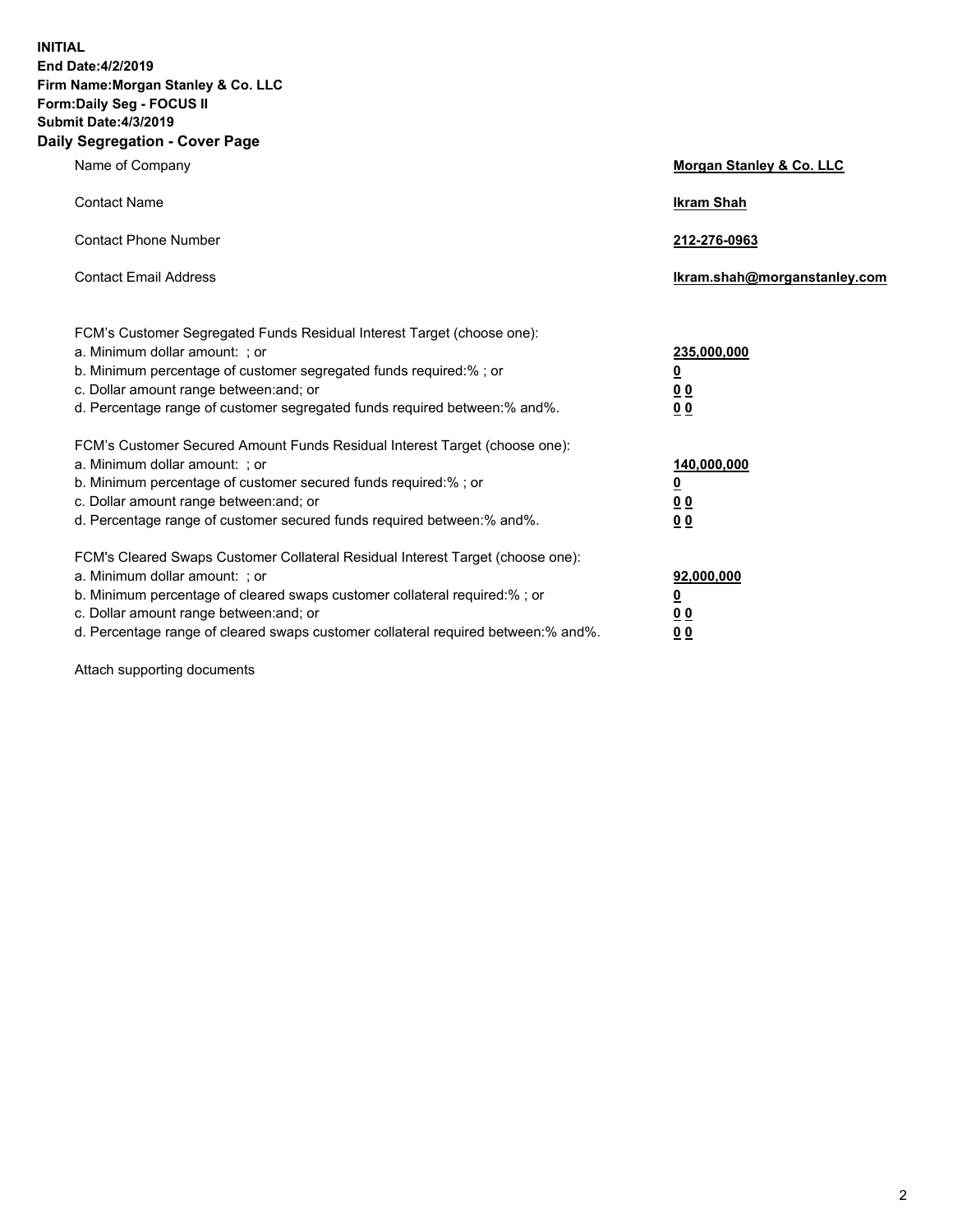|          | <b>INITIAL</b><br>End Date: 4/2/2019<br>Firm Name: Morgan Stanley & Co. LLC<br>Form: Daily Seg - FOCUS II<br><b>Submit Date: 4/3/2019</b><br><b>Daily Segregation - Secured Amounts</b> |                                                   |
|----------|-----------------------------------------------------------------------------------------------------------------------------------------------------------------------------------------|---------------------------------------------------|
|          | Foreign Futures and Foreign Options Secured Amounts                                                                                                                                     |                                                   |
|          | Amount required to be set aside pursuant to law, rule or regulation of a foreign                                                                                                        | $0$ [7305]                                        |
| 1.       | government or a rule of a self-regulatory organization authorized thereunder<br>Net ledger balance - Foreign Futures and Foreign Option Trading - All Customers                         |                                                   |
|          | A. Cash                                                                                                                                                                                 | 2,961,485,195 [7315]                              |
|          | B. Securities (at market)                                                                                                                                                               | 2,044,567,563 [7317]                              |
| 2.       | Net unrealized profit (loss) in open futures contracts traded on a foreign board of trade                                                                                               | 351,396,375 [7325]                                |
| 3.       | Exchange traded options                                                                                                                                                                 |                                                   |
|          | a. Market value of open option contracts purchased on a foreign board of trade                                                                                                          | 8,030,869 [7335]                                  |
|          | b. Market value of open contracts granted (sold) on a foreign board of trade                                                                                                            | $-9,869,579$ [7337]                               |
| 4.<br>5. | Net equity (deficit) (add lines 1.2. and 3.)                                                                                                                                            | 5,355,610,423 [7345]                              |
|          | Account liquidating to a deficit and account with a debit balances - gross amount<br>Less: amount offset by customer owned securities                                                   | 18,231,437 [7351]<br>-17,202,038 [7352] 1,029,399 |
|          |                                                                                                                                                                                         | [7354]                                            |
| 6.       | Amount required to be set aside as the secured amount - Net Liquidating Equity                                                                                                          | 5,356,639,822 [7355]                              |
|          | Method (add lines 4 and 5)                                                                                                                                                              |                                                   |
| 7.       | Greater of amount required to be set aside pursuant to foreign jurisdiction (above) or line                                                                                             | 5,356,639,822 [7360]                              |
|          | 6.                                                                                                                                                                                      |                                                   |
|          | FUNDS DEPOSITED IN SEPARATE REGULATION 30.7 ACCOUNTS                                                                                                                                    |                                                   |
| 1.       | Cash in banks<br>A. Banks located in the United States                                                                                                                                  | 692,904,180 [7500]                                |
|          | B. Other banks qualified under Regulation 30.7                                                                                                                                          | 612,671,736 [7520] 1,305,575,916                  |
|          |                                                                                                                                                                                         | [7530]                                            |
| 2.       | Securities                                                                                                                                                                              |                                                   |
|          | A. In safekeeping with banks located in the United States                                                                                                                               | 132,766,746 [7540]                                |
|          | B. In safekeeping with other banks qualified under Regulation 30.7                                                                                                                      | 0 [7560] 132,766,746 [7570]                       |
| 3.       | Equities with registered futures commission merchants                                                                                                                                   |                                                   |
|          | A. Cash<br><b>B.</b> Securities                                                                                                                                                         | 7,242,895 [7580]<br>$0$ [7590]                    |
|          | C. Unrealized gain (loss) on open futures contracts                                                                                                                                     | -218,791 [7600]                                   |
|          | D. Value of long option contracts                                                                                                                                                       | $0$ [7610]                                        |
|          | E. Value of short option contracts                                                                                                                                                      | 0 [7615] 7,024,104 [7620]                         |
| 4.       | Amounts held by clearing organizations of foreign boards of trade                                                                                                                       |                                                   |
|          | A. Cash                                                                                                                                                                                 | $0$ [7640]                                        |
|          | <b>B.</b> Securities                                                                                                                                                                    | $0$ [7650]                                        |
|          | C. Amount due to (from) clearing organization - daily variation<br>D. Value of long option contracts                                                                                    | $0$ [7660]<br>$0$ [7670]                          |
|          | E. Value of short option contracts                                                                                                                                                      | 0 [7675] 0 [7680]                                 |
| 5.       | Amounts held by members of foreign boards of trade                                                                                                                                      |                                                   |
|          | A. Cash                                                                                                                                                                                 | 1,839,290,009 [7700]                              |
|          | <b>B.</b> Securities                                                                                                                                                                    | 1,911,800,817 [7710]                              |
|          | C. Unrealized gain (loss) on open futures contracts                                                                                                                                     | 351,615,166 [7720]                                |
|          | D. Value of long option contracts                                                                                                                                                       | 8,030,869 [7730]                                  |
|          | E. Value of short option contracts                                                                                                                                                      | -9,869,579 [7735] 4,100,867,282                   |
| 6.       | Amounts with other depositories designated by a foreign board of trade                                                                                                                  | [7740]<br>$0$ [7760]                              |
| 7.       | Segregated funds on hand                                                                                                                                                                | $0$ [7765]                                        |
| 8.       | Total funds in separate section 30.7 accounts                                                                                                                                           | 5,546,234,048 [7770]                              |
| 9.       | Excess (deficiency) Set Aside for Secured Amount (subtract line 7 Secured Statement                                                                                                     | 189,594,226 [7380]                                |
|          | Page 1 from Line 8)                                                                                                                                                                     |                                                   |
|          |                                                                                                                                                                                         |                                                   |

10. Management Target Amount for Excess funds in separate section 30.7 accounts **140,000,000** [7780]

11. Excess (deficiency) funds in separate 30.7 accounts over (under) Management Target **49,594,226** [7785]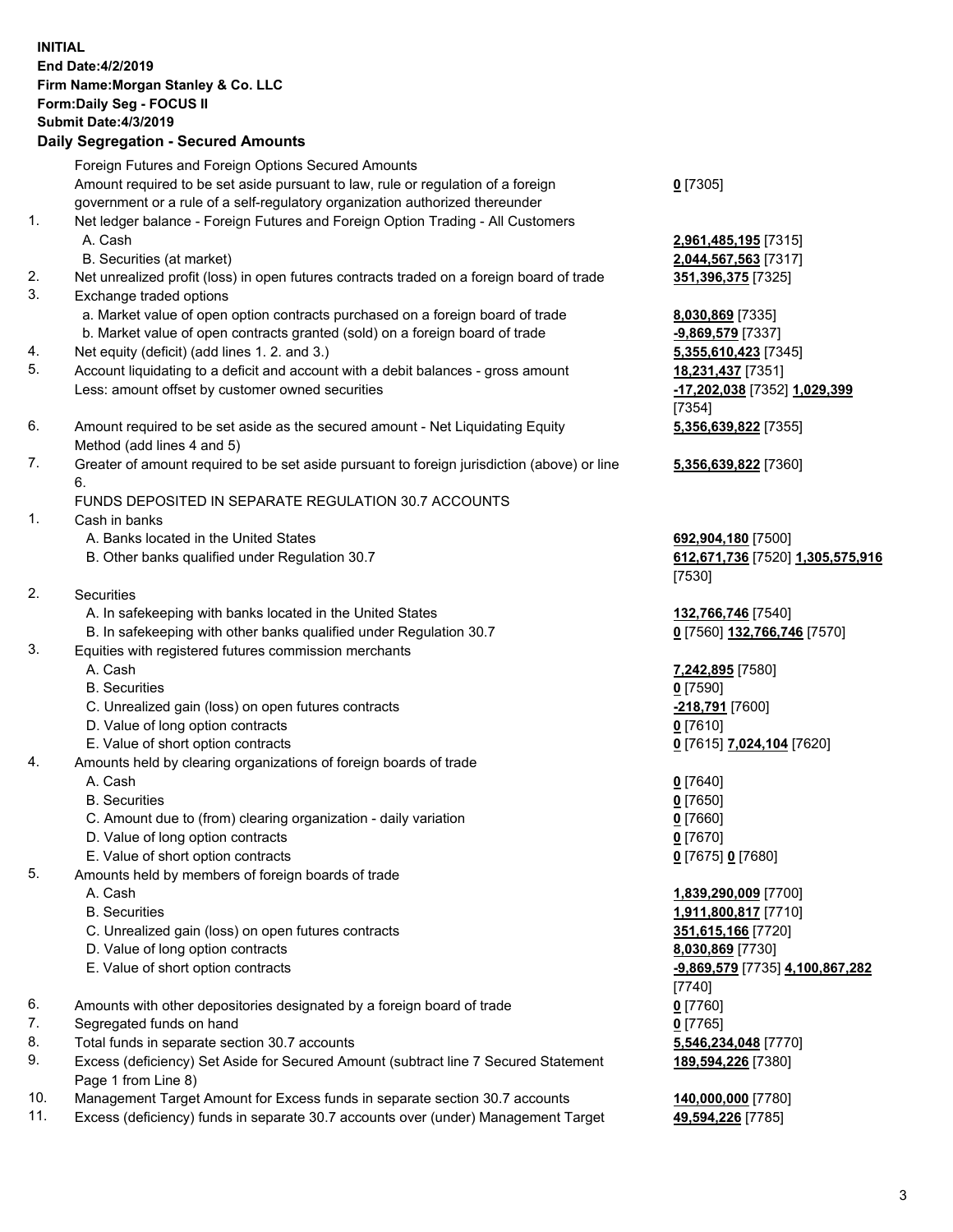|     | <b>INITIAL</b><br>End Date: 4/2/2019<br>Firm Name: Morgan Stanley & Co. LLC<br>Form: Daily Seg - FOCUS II |                                    |
|-----|-----------------------------------------------------------------------------------------------------------|------------------------------------|
|     | <b>Submit Date: 4/3/2019</b>                                                                              |                                    |
|     | Daily Segregation - Segregation Statement                                                                 |                                    |
|     | SEGREGATION REQUIREMENTS(Section 4d(2) of the CEAct)                                                      |                                    |
| 1.  | Net ledger balance                                                                                        |                                    |
|     | A. Cash                                                                                                   | 7,888,370,699 [7010]               |
|     | B. Securities (at market)                                                                                 | 6,403,938,729 [7020]               |
| 2.  | Net unrealized profit (loss) in open futures contracts traded on a contract market                        | 2,642,204,540 [7030]               |
| 3.  | Exchange traded options                                                                                   |                                    |
|     | A. Add market value of open option contracts purchased on a contract market                               | 267,735,576 [7032]                 |
|     | B. Deduct market value of open option contracts granted (sold) on a contract market                       | -223,727,780 [7033]                |
| 4.  | Net equity (deficit) (add lines 1, 2 and 3)                                                               | 16,978,521,764 [7040]              |
| 5.  | Accounts liquidating to a deficit and accounts with                                                       |                                    |
|     | debit balances - gross amount                                                                             | 139,834,851 [7045]                 |
|     | Less: amount offset by customer securities                                                                | -139,156,735 [7047] 678,116 [7050] |
| 6.  | Amount required to be segregated (add lines 4 and 5)                                                      | 16,979,199,880 [7060]              |
|     | FUNDS IN SEGREGATED ACCOUNTS                                                                              |                                    |
| 7.  | Deposited in segregated funds bank accounts                                                               |                                    |
|     | A. Cash                                                                                                   | 4,792,707,705 [7070]               |
|     | B. Securities representing investments of customers' funds (at market)                                    | $0$ [7080]                         |
|     | C. Securities held for particular customers or option customers in lieu of cash (at                       | 529,404,023 [7090]                 |
|     | market)                                                                                                   |                                    |
| 8.  | Margins on deposit with derivatives clearing organizations of contract markets                            |                                    |
|     | A. Cash                                                                                                   | 6,038,486,758 [7100]               |
|     | B. Securities representing investments of customers' funds (at market)                                    | $0$ [7110]                         |
|     | C. Securities held for particular customers or option customers in lieu of cash (at<br>market)            | 5,874,534,706 [7120]               |
| 9.  | Net settlement from (to) derivatives clearing organizations of contract markets                           | -23,219,362 [7130]                 |
| 10. | Exchange traded options                                                                                   |                                    |
|     | A. Value of open long option contracts                                                                    | 267,735,576 [7132]                 |
|     | B. Value of open short option contracts                                                                   | -223,727,780 [7133]                |
| 11. | Net equities with other FCMs                                                                              |                                    |
|     | A. Net liquidating equity                                                                                 | 9,031,635 [7140]                   |
|     | B. Securities representing investments of customers' funds (at market)                                    | $0$ [7160]                         |
|     | C. Securities held for particular customers or option customers in lieu of cash (at                       | $0$ [7170]                         |
|     | market)                                                                                                   |                                    |
| 12. | Segregated funds on hand                                                                                  | $0$ [7150]                         |
| 13. | Total amount in segregation (add lines 7 through 12)                                                      | 17,264,953,261 [7180]              |
| 14. | Excess (deficiency) funds in segregation (subtract line 6 from line 13)                                   | 285,753,381 [7190]                 |
| 15. | Management Target Amount for Excess funds in segregation                                                  | 235,000,000 [7194]                 |
| 16. | Excess (deficiency) funds in segregation over (under) Management Target Amount                            | 50,753,381 [7198]                  |

16. Excess (deficiency) funds in segregation over (under) Management Target Amount Excess